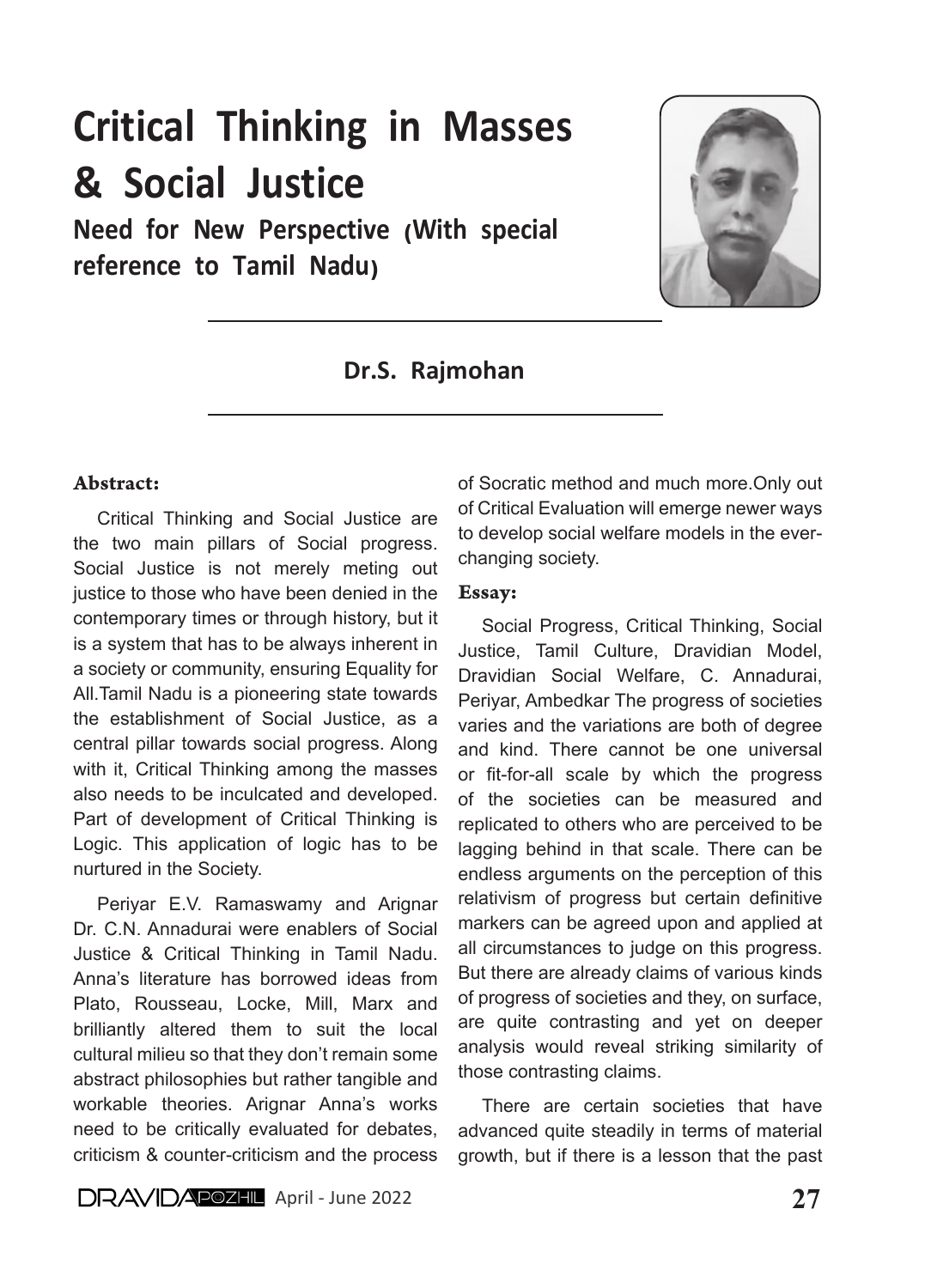five decades have given us, it is that material advancement gaining from the fundamental premises of greed, selfishness, exploitation etc. will lead to an extremely fragmented and unhappy society.

On the other hand, there are some societies which have trumpeted that their core strength is spirituality and material advancement is negligible in front of spiritual growth. The closer scrutiny of these claims reveal that such a state relies predominantly on renunciation of material gains rather than the advancement solely of spiritual society.

So, we have **materialist's affirmation and the spiritualist's denial** and both have been and are being propelled as the mark of social progress. Human beings are quirky and this level of quirkiness is probably too much for their own taste.The above two positions need no citations and references and they are very much a part and parcel of every day experience. Humans, maybe due to fluctuations of emotions and situations in their lives, love to and rather tend to swing from the shoulders of one to another.

And then there is another perception that is acutely understated, hardly amenable for perception, as if it were a shy lily flower refusing to blossom and therefore can only be found in traces in interactions, stories and songs. The most popular expression of this can be found in *சமூகம்மாறிவிட்டது* [samookam maari vittadhu] or సమాజంమారిపోయింది [samaajam maari poyindi] or समाजबदलगयाहै [samaj badal gayaa hai].

This is very subtle and unnoticeable. What it implies as a philosophical undertone is that, society changes itself. One has to go through these utterances and thoughts many a time to perceive this. No human intervention is needed and the society changes itself.Or to put it in a slightly refined way, every now and then societies reshape

themselves and their paradigms. Lying at the bottom of this nuanced assumption is the **philosophy of fatalism** on surface and deeper is the **philosophy of causality** – societies ignite and power both material and spiritual advancement.

So, this all-pervading thought in all the societies leads to a belief that (which people are unaware of at all) all the social institutions such as family, caste, class, marriage, government, family etc., are intelligently designed by Nature and all human interventions are waste of time and rather unintelligent on the part of human beings. If anyone has any doubt, one can go through what we call blind beliefs (not only religious but also other socio institutional thoughts) and one can find this lying at the bottom of the pile and snoring like a sleeping giant.

Still not convinced? Talk to a cross section of society in various countries and you will be appalled to find morphic resonance among all, and one can find those who have cared to go deep into this resembling ek tara [single stringed instrument popular predominantly in Maharashtra and Karnataka]. Doubting Thomases may think this is a superficial understanding of the sayings of the masses, but it is not. I mentioned fatalism & there is nothing which goes beyond this belief of the masses. One will be amazed to see the number of people who believe that human nature keeps changing, societies keep redefining themselves & their paradigms, no need for any other factors, no need for any other movements etc. This is true of democracies and theocracies, autocracies and kingships driven by the divine right to the throne, and the theists and atheists alike.

This representation is not only to drive home the point that these ideas are widely

# **28** V¥uš - N‹ 2022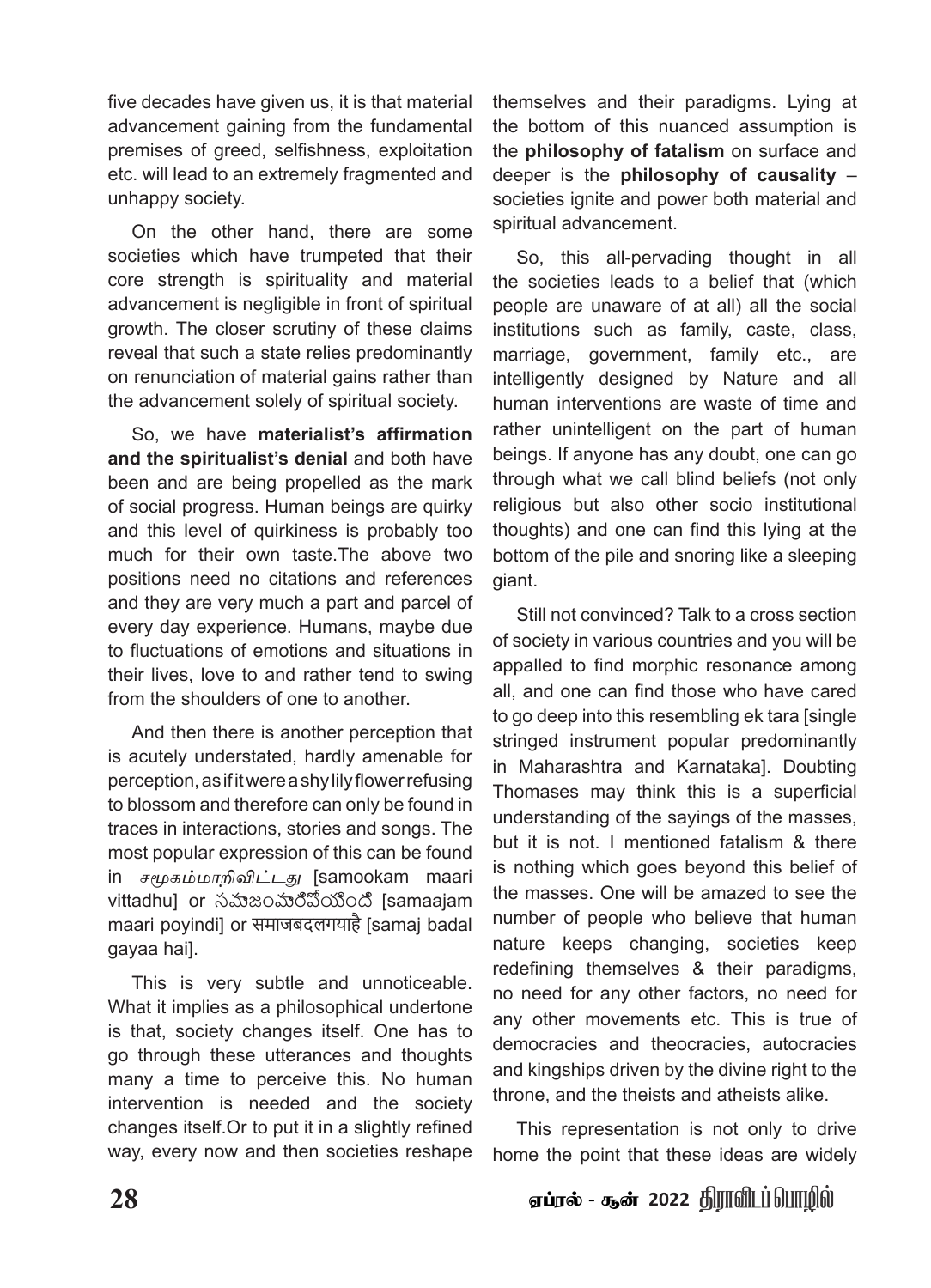prevalent, but also to showcase the unique absurdity of these ideas as a single entity in different forms that display contrasting and contradictory ideas, depending on the direction of the perceiver. If one may say so – these perceptions and beliefs form one mammoth shapeless entity, which is at once (to borrow the thoughts from six systems of Indian philosophy) self-effulgent but incapable of higher purpose Mimamsaka's fire, soulless karmic wheel of Buddhists and world-less supreme reality of Advaitins). If there is one thing that is clear from the above, it is that the **ideal conditions or utopian ideas or dystopian projections cannot be the hallmarks of the actual social progress.**

Increasingly informed, but widely ignorant urban population may wonder about this stressed weightage on social progress. Knowledge deficient society will be filled with people who are not capable of questioning and finding out, but will have all the beliefs mentioned above. This is not a harsh assessment but a pragmatic and benign understanding of such communities.**Social progress springs out of the solid platform held together mainly by two pillars** [of course, there will be more than two pillars in something as complex as human society] – **Critical Thinking and Social Justice.**

Social justice is not merely meting out justice to those have been denied in the contemporary times or through history, but it is a system that has to be always inherent in a society or community ensuring **Equality for All** in all the endeavours of the given community. Equal opportunities to education and employment have become by and large political sloganeering in all the countries and unless accompanied by the equal opportunities to all, to generate wealth by legal means and the right to lead,

they will remain slogans for the foreseeable future. That may sound naïve and contrary to accepted political thought. On paper theoretical models of social governance have not yielded much. Pragmatic and level headed approach in understanding social dynamics is a must if there has to be a shift at ground zero in all the nations.

Otherwise, what we have witnessed thus far, few becoming richer and richer, and select few continuing to lead all others on the one hand, and the failure of mobilization of masses on the back of machines on the other, will continue. Ironically, the very same schools that have been supporting and propagating such models have also come out, from time to time, with perplexing and blockheaded arguments based on gross eugenics and similar ill-founded pseudoscientific rationale.

If that has been the situation in social and political governance thus far, the citadels of religious practices paint more dismal pictures leading to the unavoidable feeling of upcoming apocalyptical darkness and nescience. Even the religions that project themselves as founded on firm footed equality of all, have nothing to show except disastrous manipulation and greed of groups that have successfully led to ostracizing of majority of the people within those citadels. This has led to a larger and problematic situation of many educated people in many nations resorting to either support the political / social / religious oppressors or join the gangs in the name of religion or wealth creation for majority.

So, it is clear there is a wide chasm between theoretical models and philosophies of projecting one's ideas on the society [incidentally, mathematical models such as algebra were found on such practices and probably arm-chair philosophers of later centuries were emboldened to replicate such hare-brained practices in all other spheres].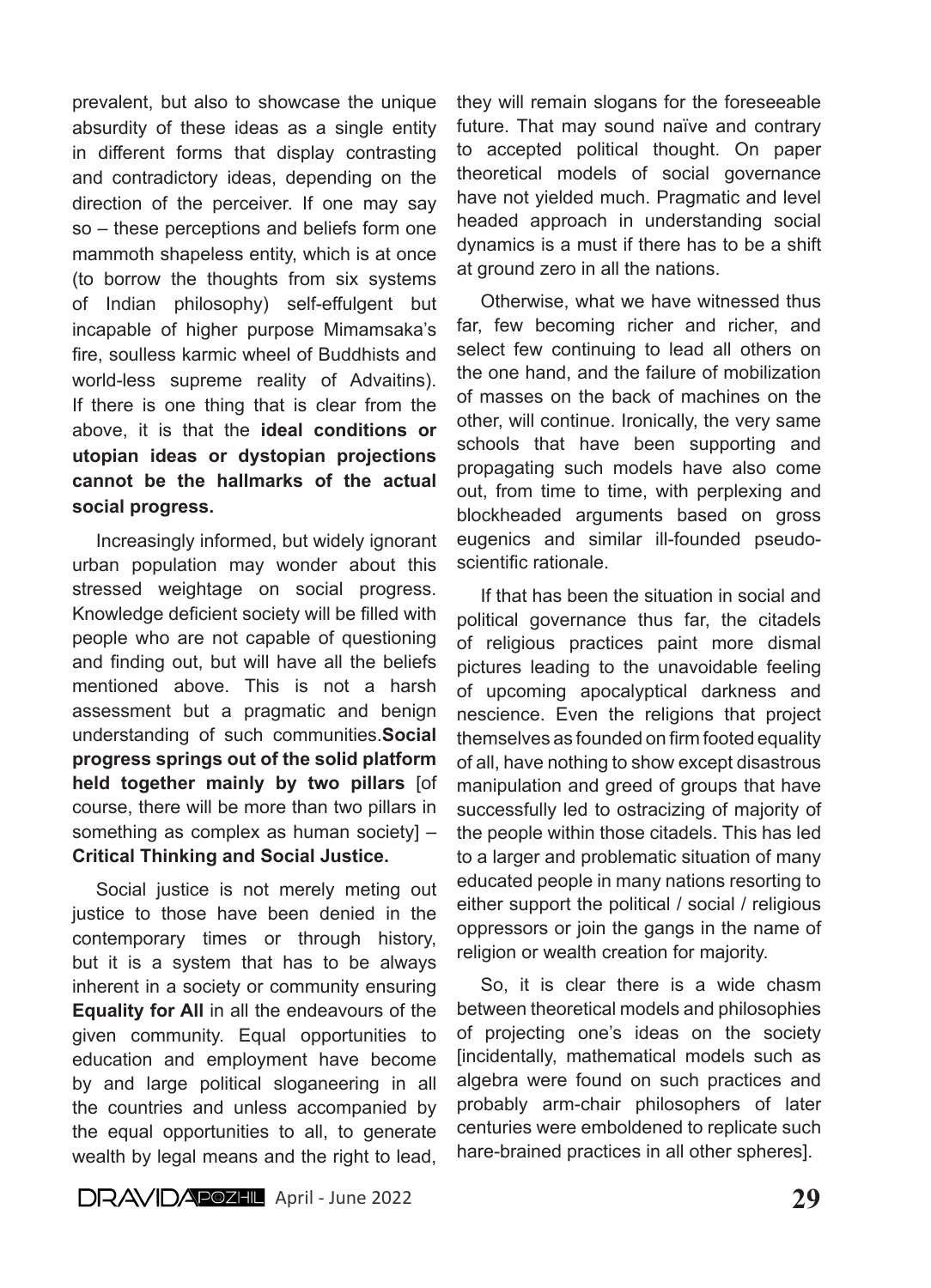Dr. B. R. Ambedkar was not only India's top sociologist but also the most underrated [no doubt, he was the thinker of the top order but often got distracted, and the problem with that was many of his perceptions could have become earth shattering volumes, but did not become and remained as bubbles for that reason]. What Dr. Ambedkar mentioned in the Constituent Assembly of India on 15 November 1949 about degradation in social movements (politics) is very apt for what was just described as a problematic situation across the world: "Bhakti in religion may be a road to the salvation of the soul. But in politics, bhakti or hero-worship is a sure road to degradation and to eventual dictatorship."[Constituent Assembly of India Debates (Proceedings) – Volume XI].

What one means as a deep chasm, is the distance between the philosophical discourses / works of Mill, Bentham and Marx, and what one has been witnessing in the past century in almost all the countries. Theoretical frameworks unless calibrated and re-calibrated on ground are nothing more than gaseous dreams. Wonderful to experience, but will not benefit anyone including the dreamers except for a few orgasmic trepidations. To be fair, even Mill cautioned common folks not to lay their liberties, at the feet of even a great person or to trust that person with power which enable him / her to subvert the institutions of the society.

So, we have the undesired situation of people all over the world enjoying reveries in their deep dreams, or hoisting the flag for the oppressors on the one hand, and people languishing at the bottom of the pile with no possibility of seeing light at any time during their lifetimes, on the other. Before moving on to another central pillar of social progress, **Critical Thinking**, one must clearly understand what is **Social Justice** or rather, what does not constitute the core of social justice.

Righting the historical wrong, providing material conditions for people to pursue basic education and find employment etc., are without any doubt, part of Social Justice. But, they in themselves do not and cannot be the summum bonum of Social Justice. Further, there is an inherent misperception among the people of Tamil Nadu (please refer the title & here it begins) that social justice is a kind of justice delivery system alone. Justice delivery through jurisprudence for civil and criminal procedures is a well-laid one, but that will also fail if social justice is falsely understood.

**Social Justice is practical and beneficial only when opportunities and freedom to every individual becomes inherent in the social institutions**, every penny of public finance reaches the last citizen, those who are in charge of running the governments and institutions should ensure the delivery of goods and services for the public do not sag at any point of time, and the mechanism of jurisprudence, apart from dealing the civil and criminal procedures, should not impede - directly or indirectly - the delivery of public goods and services in any way. Well, all these things are happening, i.e., the obstacles leading to the absence of inherent social justice. I am touching upon Tamil Nadu as an example, primarily because, it is in this state in India that many preliminary steps leading to social progress, such as noon-meal scheme for children across towns and villages, equal public distribution system, attempts to bring uniform syllabus in schools, etc. were laid, much before in any other state of India. Some ancillary steps such as removal of caste in the street names, higher reservation for the backward classes

## <u>30</u> V *S*uš - கூன் 2022 திராவிடப்பொழில்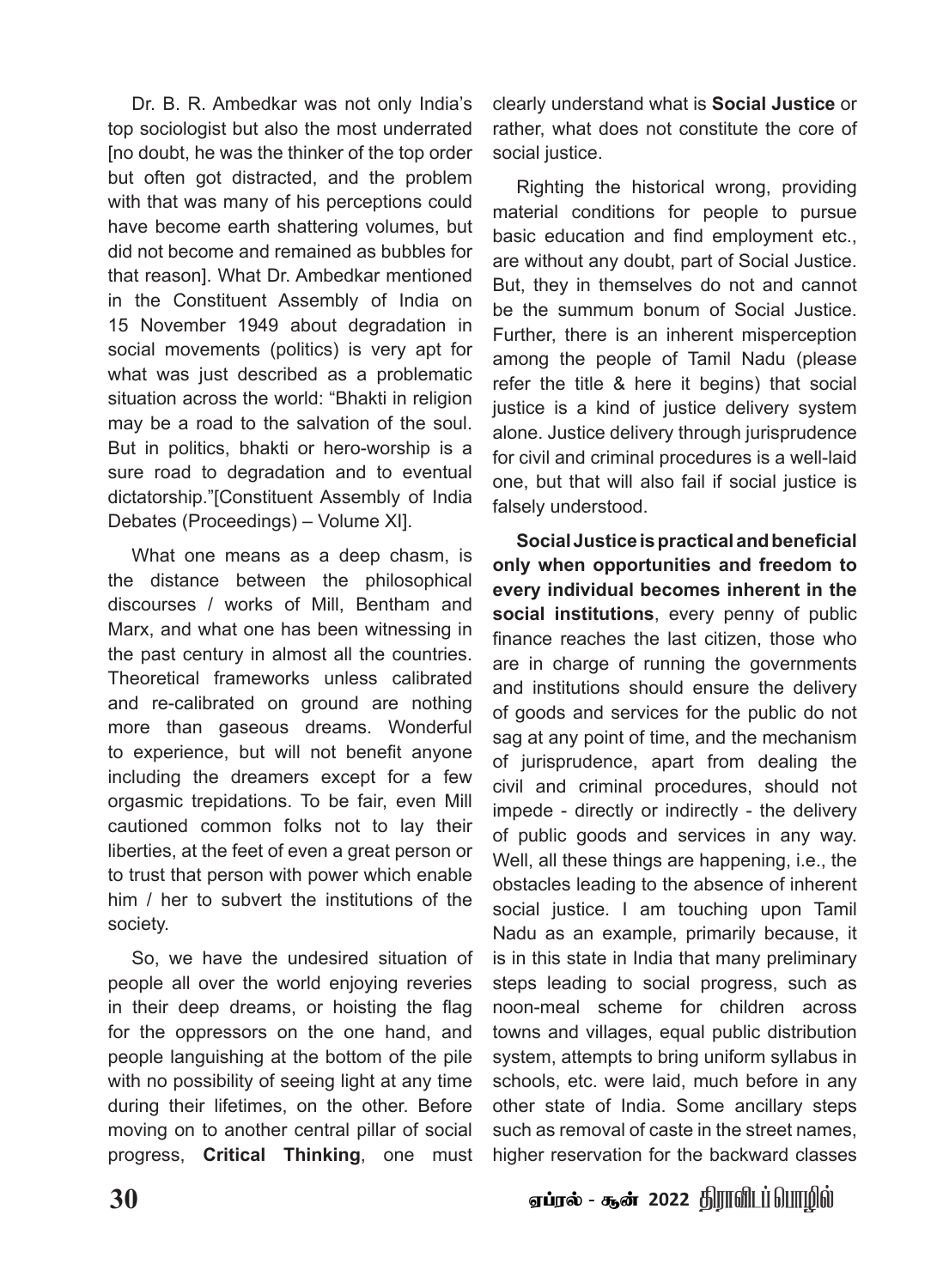including scheduled castes and scheduled tribes in education system were also taken up. These are, without doubt, essential steps towards the establishment of Social Justice as a central pillar towards social progress, but these are not end in themselves.

They are the preliminary steps and what we are witnessing in the past six to seven years in states like Uttar Pradesh, Madhya Pradesh and Bihar - that had fallen down in the ladder of progress, so much through five decades, is nothing but replication of these preliminary steps in a more sophisticated manner with last mile delivery [for more on this, please see Mehta, Nalin. The New BJP: Modi and the Making of the World's Largest Political Party: The Remaking of the World's Largest Political Party, New Delhi: Westland Publishers, 2022].So, in the light of the above, it is clear that vast majority are forming impressions, without any touch with the reality and only out of their own imaginations on the one hand and the educated people joining forces with the oppressors. Why is it so? Is the entire humanity very fond of walking backwards and getting attracted to hidebound thinking, like iron to magnet?

One of the two pillars, Critical Thinking is rare, not only in Tamil Nadu but all over the world. Without Critical Thinking among the masses, Social Justice loses relevance and true social progress is not possible. Instead, the society will bind itself in chains of formalities, and cannot thinking beyond the established norms and practices. Worse, there will be no reflection on its own traditions, and hence there will be no chance of breakthroughs in the philosophies. It is not enough to have one or two thinkers per community, and what is needed is a critical thinking among the masses. Without critical thinking among the majority, equally or even more pernicious cultural hegemony will be established in the very same society, that started to question and counter the cultural hegemony in the first place.

People are fond of Gramsci when it comes to hegemony, but seldom do people realize or even find out through reading him, that he was wary of such an outcome where the societies will start more pernicious hegemonic traditions after crystallizing him or Marx, for that matter. It is no surprise that is what is exactly happening. [For more on Gramsci's Cultural hegemony and ancillary views on traditions, see, Gramsci, Antonio. Selections from the Prison Notebooks, New Delhi: Aakar Books, 2015]. People may not be aware of the hegemonic traditions they themselves are starting, but worrying part is that they are following the very same pattern of behaviour and thinking which both Dr. Ambedkar and J.S. Mill warned about.

Let us look at Tamil Nadu in the past five decades (100 years maybe too long given that new traditions and trends emerge every two decades and social paradigms are reshaped subsequently and hence 50 years will give a good slice of reality to assess along with the trends and thoughts which emerged in that period) and one can clearly see the same confusion that one can see elsewhere too, happening very much in Tamil Nadu.

Criticism and Critical Thinking are the most underrated activities of the human societies. Criticism need not be confined to, but includes critical evaluation of the activity already happened, something that is happening at present, evaluation of a published book or movie or art. Critical thinking enables people to evaluate the social norms, customs, mores, practices, laws and traditions of the given society. In the absence of such reflective thinking even atheism will become a religion and governance will become the performance of acting.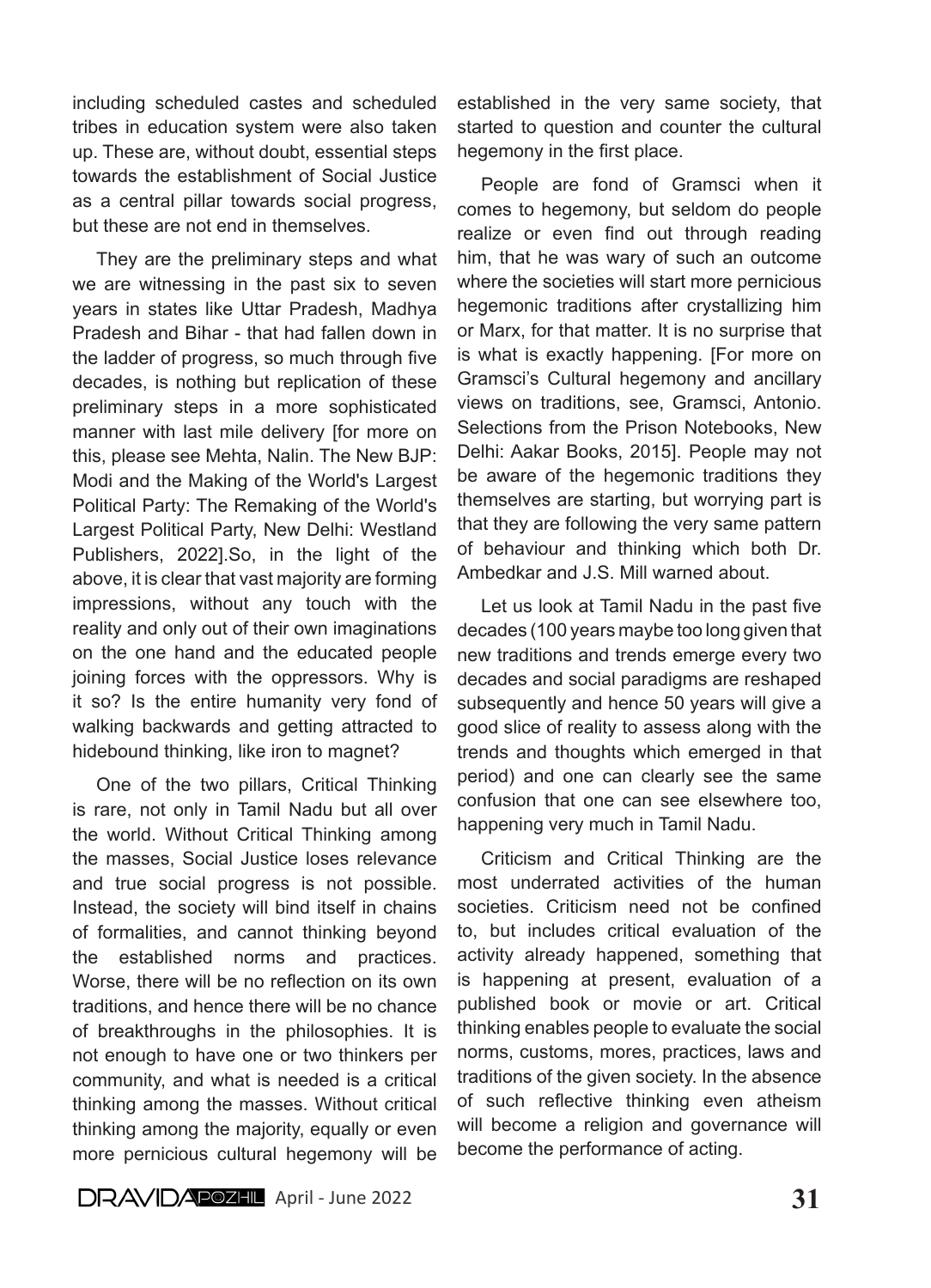**Criticism is a process of reflection on the society as a whole, and all the parts which make up that whole.** Critical thinking and evaluation of thoughts & practices, philosophies of the thinkers, reformers and leaders of that society, as well as various social institutions leads to a healthy society that will progress. No one can underestimate the critical thinking in masses, as it is the primary driver of social progress and social justice.

**In the twentieth century, two personalities charged the Dravidian school of social progress and social justice, Periyar E.V. Ramaswamy and Arignar Dr. C.N. Annadurai.** While Periyar focused primarily on anti-religious, anti-caste and self-respect movement, Anna threw his net wide and charged the political movement in the post-independent India. There were others, but these two were primarily responsible for major social and political changes that happened in Tamil Nadu during the twentieth century.

These two personalities are adored by millions of followers of Dravidian philosophy on the one hand and are vilified by few others who brush aside their contributions. Alas there is no critical evaluation of Periyar and Annadurai and their works. Some people just put photos, carry some quotes derived from someone else on their shoulders and charge anyone who says anything in contrary as committing blasphemy, whereas some people target these two personalities and their followers, and charge them as carriers of irrationality in the name of rationalism. This is the behaviour pattern of warring religious societies, what started in the name of rationalism has become more of a religious system, not applying the rational principles of self-reflection and critical analysis and the opposing side blindly throwing sacrileges

disregarding the rationalist movement and the subsequent governmental institutions' welfare schemes for public. Only very fewanalyse their contributions and works.

**Arignar Anna's philosophy offers a vast landscape for debates, criticism & counter-criticism and the process of Socratic method and much more.** It is sad that neither supporters nor opposers have read Anna's speeches and writings deeply and reflected on them. Anna's speeches and writings offer a rare critical view of the making of independent India (see http://www. annavinpadaippugal.info/ the site of Anna Centenary Trust / Parimalam) and actually offer a panoramic view of Indian and World politics, social institutions, movements and also on the world of arts and cinema. There is a constant effort among some sections to undermine Anna, the writer. While what constitutes good literature has always been debatable and will continue to be so, Anna's short stories, more than his other writings bring out critical acumen especially in relation to social institutions. [see Bose, Subash Chandra, Comp.,Selected Stories of C. Annadurai, Chennai: Sahitya Akademi, 2020].

Anna may not have had the field experience of Dr. B. R. Ambedkar, or the full exposure to European Thought like M. N. Roy, but he was original in his assessments. Through translations he might have read the modern classics of European languages and his knowledge of them is very much visible in his English writings and speeches. (http:// www.annavinpadaippugal.info/annavin\_ english katturaigal part1.htm). Through three decades of writings and speeches that are available in the public domain, one can easily trace the development of Political Philosophy of Annadurai.

**Anna's focus and the issues might have been local, but his philosophy** 

<u>32 January 2022 குறைக்கை வாக்கியத்தில் 1992 திராவிப்பு பெரும்</u>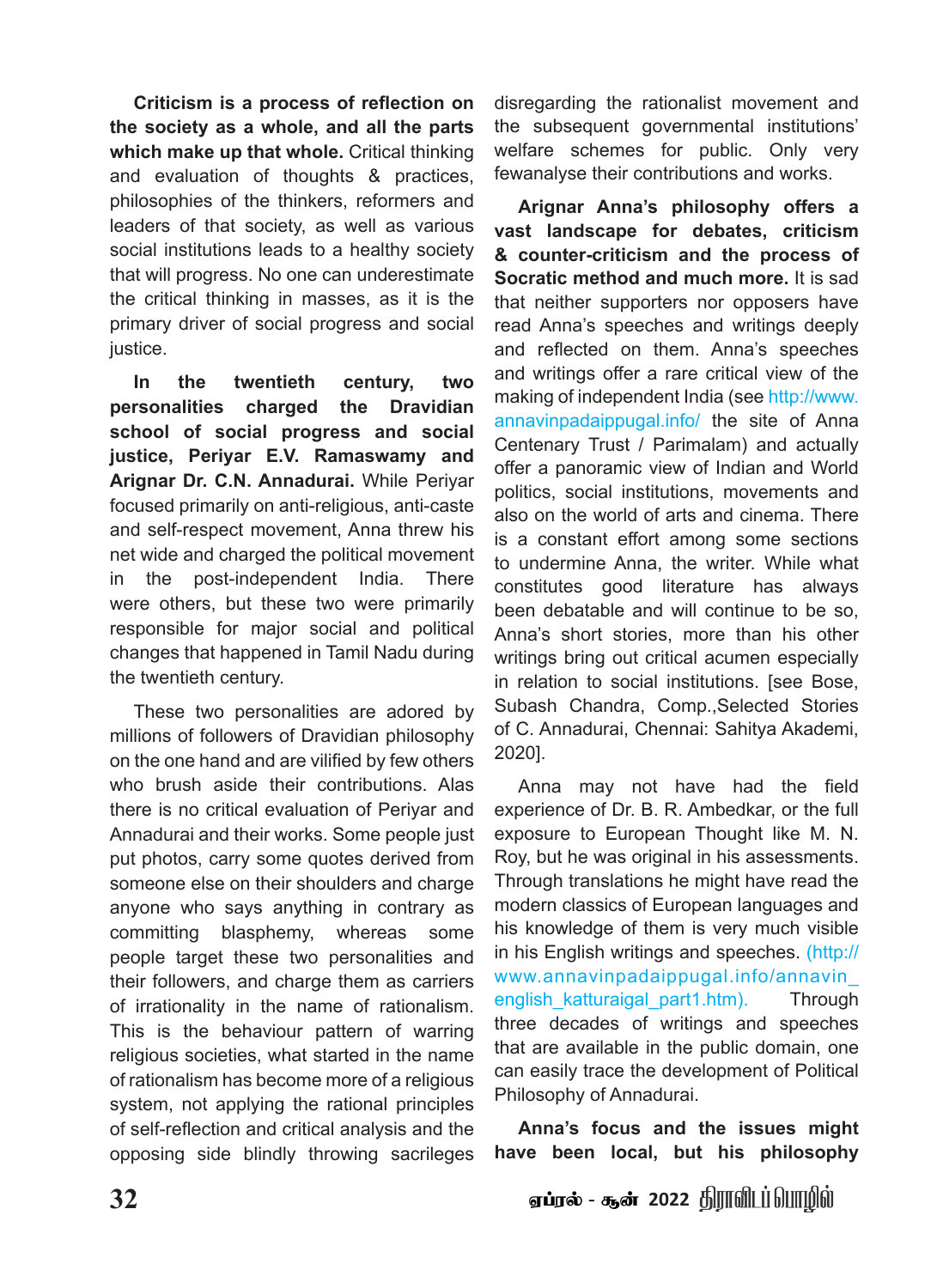**contained enough universal elements, so that they can be applied elsewhere too.** Also, one can see the influences on his philosophy - even by the thinkers and leaders with whom he differed completely. In the last three decades of his life, one can see Anna's concerted and conscious attempts to deploy writing and literature as a political tool, almost on the lines of Gandhi with whom and the Congress party he disagreed a lot. He went one step further, and ensured that writing as a political weapon was followed in his party even after his passing away.

**If one is unbiased and goes through the Anna literature, one cannot but wonder, how he borrowed the ideas from Plato, Rousseau, Locke, Mill through Marx and brilliantly altered them to suit the local cultural milieu, so that they don't remain some abstract philosophies, but rather tangible and workable theories.**

Such reading of Anna literature is not a series of goosebump moments alone, there are places where one is bound to differ. One can find questionable assertions interspersed with brilliant notions and oratory. Without much knowledge of what historicism and presentismare, majority of the contemporary society, masses and scholars alike, are heavily engaging in the very same act. Popper's philosophy may have many lacunae, but historicism is where he got everything correct.While today's masses indulge, without any restraint whatsoever, in presentism of many ideas and events of the past which they dislike, there is no similar attempt to hold Anna for that. As it is, uncritical adherence to present-day attitudes, especially the tendency to interpret past events in terms of modern values and concepts, is not a healthy one. In democracy, alternative arguments are important, which Anna himself stresses.

What Anna provided was, an alternative paradigm on the powers that be vested with states and the centre, on the rules for panchayat, reorganization of regions and importantly held up the mirror to the politics of Nehruvian era. In fact, in one of the articles, Anna fearlessly tore into the Nehru's rule and contradictions galore in the government and the party. Incidentally that also props up the question of corruption in the country [http:// www.annavinpadaippugal.info/katturaigal/ picture of nehrus india.htm].

There arevery fewdiscussions in the Tamil milieu on all these aspects of Anna's Thought and Literature, and all that one may encounter frequently is the Self-Rule and such allied subjects, mostly in the form of slogans. Supporters of the political party which Anna founded, if they want to respect and pay tribute to Anna's legacy, should do so by reading Anna literature and emulate &evaluate him critically. Such critical thought alone will bring the best out of the existing pattern of social thoughts and also show the path to new vistas and paradigm. This is the way to constantly improve.

Critically evaluating popular culture including cinema, political behaviour, ways of governance, available literary and cultural traditions, individual's place in the society and so on, is the only way to do that. Part of that effort should be to **constantly evaluate and improve on the Dravidian Model of Social Welfare.** Otherwise, the entire thing will stop with the preliminary steps as described above, and there is a danger that the very same society which initiated all these measures will slide as a whole.

Why should it happen among the masses? Nothing remains permanent. Everything changes including Moral codes, religions, cultural components, laws, ways of governance etc. What was acceptable to the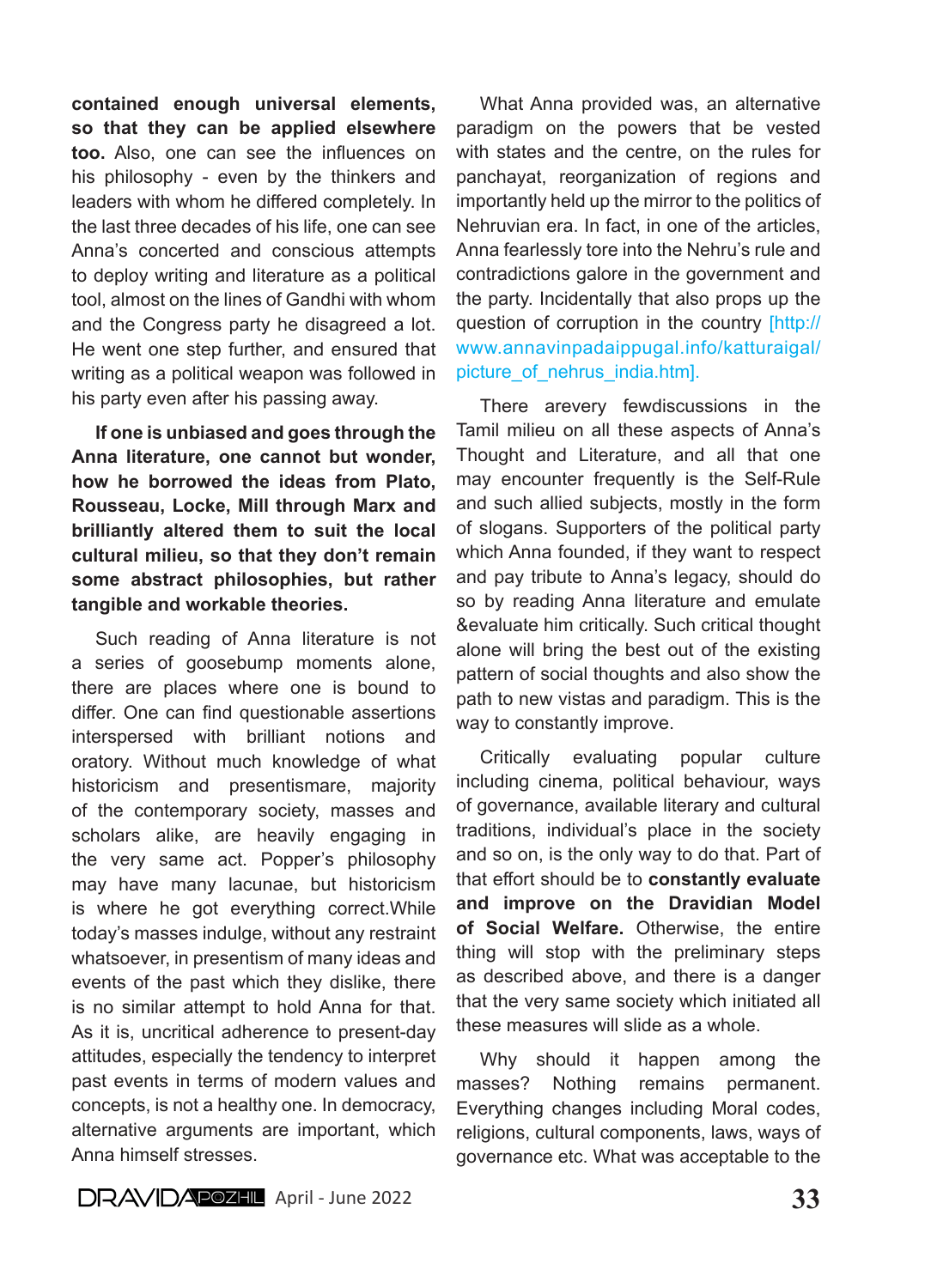society few years ago may not be acceptable today, what was wrong yesterday might be correct today, what was the culture of the region few decades ago need not be the culture of the very same region today. The public should reflect on all the philosophies available to them, remove what is not applicable today and move on with what is applicable at present. Unless critical thinking becomes part of everyday life and part of social institutions, society will end up holding on to that which is in the past, that which is dead, or at best antique with no clear role in the life of the present. Society is an ephemeral river. Anna's literature is not a Critique of Pure Reason which people can take up at leisure and engage in mental gymnastics. Why alone Anna literature, even the sayings that are venerated today in different sections of the society like theTirukkural of Tiruvalluvar or the Mahabharata of Vyasa, have to be critically evaluated and people take what is applicable to their lives and move on.

**Part ofdevelopment of Critical Thinking is Logic.**The Tamil Nadu government can take initiatives to introduce Logic [Aristotelean &Nyaya], Rhetoric etc. from the Class of 8, so that when men & women come out of higher educational institutions, they will be trained in logic and reasoning, and the methods to identify fallacies & avoid them. Talking of fallacies, masses are completely unaware of the logical fallacies in the arguments in everyday life, ignorant of the fallacies to which the lawyers resort to, or the fallacies in the rhetoric of the politicians and government officials. Logic can help in markets, offices and almost every other aspect of life. Having initiated Social Welfare schemes for the masses, Tamil Nadu can take the lead in this aspect also, to inculcate Logic & Reasoning in Society.

Anyone who agrees with their dogmas are accepted as brothers and sisters, and those with some other dogmas are branded as traitors and trolled in public platforms. It doesn't matter which end of the spectrum they belong to. Jean Paul Sartre once remarked that "Principles are easily forgotten but Habits seldom die." The initial habits have all become bad habits in the absence of critical thinking in masses. One cannot stress enough, how much population without critical thinking, will become blind believers in attractive sensations, become addicted to titillations, and the society as a whole will degenerate subsequently.This situation starkly reminds me of Sita Ram Goel's impression of RSS people in the early 1980s. The period of 1970's & 1980's was the Golden Period of both the Left-Wing & Right-Wing writing in India. If the likes of Ramkrishna Bhattacharya, Gupta and Karat led the communist ideology, eminent scholars like Sita Ram Goel, Arun Shourie and Ram Swarup primarily led the Right-Wing ideological writings. The exchange of ideas led to newer ways to understand social institutions and processes.

*"What was most revealing to me about the RSS people was that, by and large, they did not react to expression of any opinion on any subject except that about their organization (sangha) and their leaders (adhikaris). One could say anything one chose about Hinduism, or Hindu culture, or Hindu society, or Hindu history, without drawing any reaction from an average RSS man. He became warm or cold only when something favourable or unfavourable was said about his organization, or his leaders, or both. I wondered what sort of a Hindu organization it was. I* 

**34** V¥uš - N‹ 2022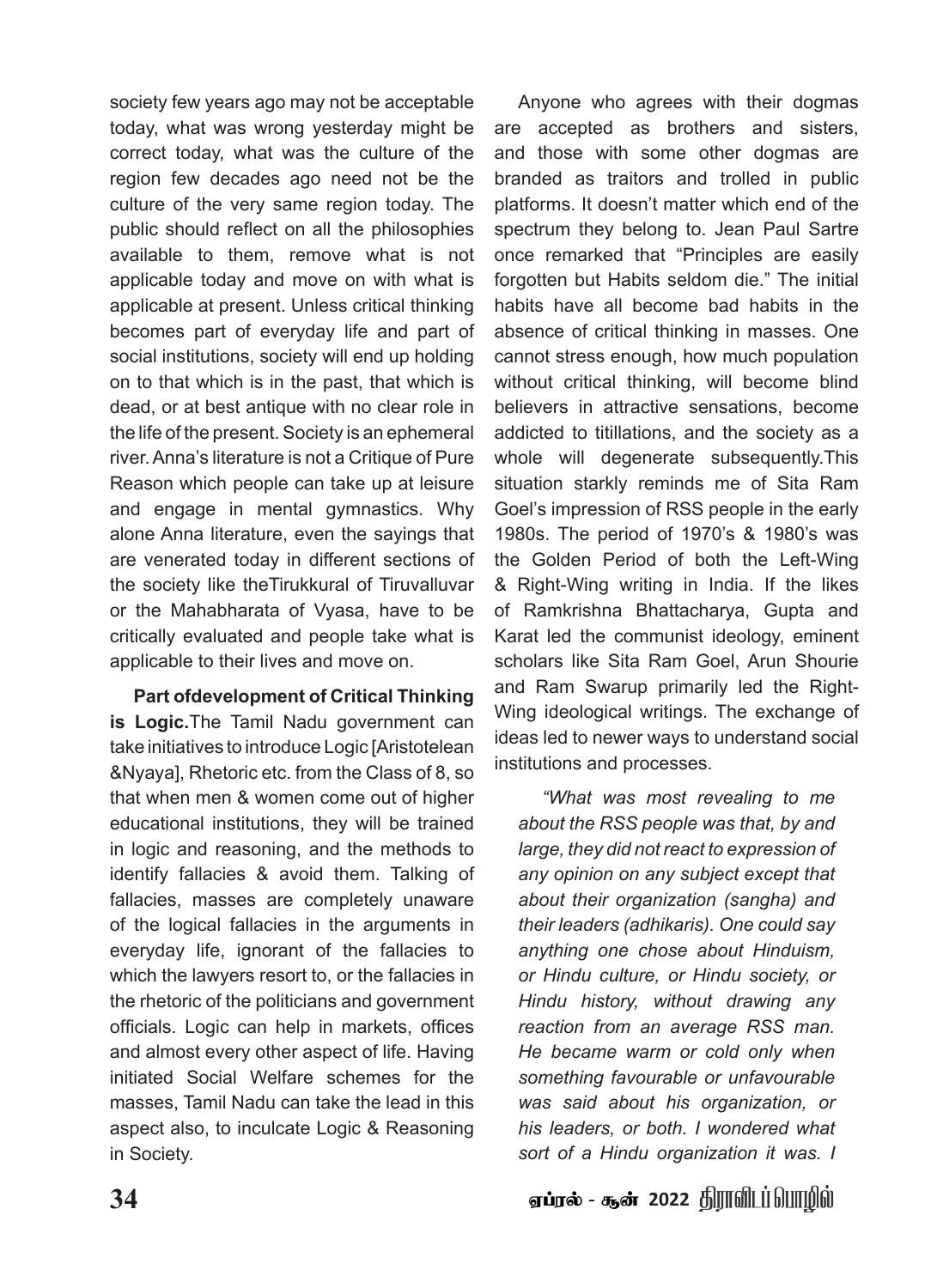*expected the RSS to be alive to Hindu causes rather than to the reputation of its organization or its leaders."[Sita Ram Goel, How I Became A Hindu, New Delhi: Voice of India, 1993, Page 80]*

Tamil Nadu is now portrayed as a rationalist society based on the principles of rationalism as propounded by Periyar. His rationalism revolved around Equality of the Peoples, rejection of Caste, rejection of God and Religion, denial of myths and superstitions, and acceptance of all that which is based on science.To begin with, much of the existing criticism of Periyar misses the core point, and do not assess whether his philosophy is universal and for all times.

For a balanced society to exist and progress, both theism and atheism are very much in play.Age-old arguments such as light and darkness etc. already exist in support of this understanding and need not be repeated here. All societies and civilizations have developed and will develop religions, invent gods, produce myths and will appeal to all - that which is not possible within the fold of matter, and in conscious field of human experience. This is universal and it doesn't matter whether one believes in a specific or all of institutionalized religions. A person may be an out and out atheist and yet that person can have religious experience too. The vagaries of the mind cannot prevent a person to undergo a truly religious experience, and conviction is something that leads to emotion, and further play by the ego, and hence it has very little to do with actual experiences. [For more see, James, William. The Varieties of Religious Experience: A Study in Human Nature, London &New York: Longmans, Green & Co. 1902]. The biggest pre-supposition is that religion is driven by mythology which is nothing but a bundle

of superstitions and fantastic stories. But, actually, myth is a synthesis of values which meanmany things to many people, and is one of the many expressions of human aspirations to get out of limitations of material nature. Eric Gould summed it very beautifully when he wrote "It is allegory and tautology, reason and unreason, logic and fantasy, waking thought and dream, atavism and perennial archetype and metaphor, origin and end" [Gould, Eric. Mythical Intentions in Modern Literature, Princeton: Princeton University Press, 1981, p. 28]

Today, the word myth is used in a variety of ways, but people predominantly use it to mean old ways, old story etc. and in the sense propagated by the 20th century European materialism school, and believe that myths have no use and relevance in front of science. Marx is one person they all quote in this context. So, to counter, let me bring in a leading Marxist writer-thinker, K. Satchidanandan: "Marx was wrong in supposing in Grundrisse that myths would not survive science: they still charm us, involve us, move us,encourage us to intervene in history, positively and negatively, leading us backword or forward, speaking often as they do of Utopias in future or golden ages in the past." [Satchidanandan, K. (ed.) Myths in contemporary Indian Literature, Sahitya Akademi, New Delhi, 2003, P. X]

Further, the word 'myth'is used in the contemporary Society interchangeably with the word puranam*(புராணம்)* to mean all things old. But, as the late renowned Tamil Scholar& Sociologist Tho. Pa says, Myth/ Lore *(வழக்காறு)* is not always old, they are created in every generation and every region, both with and without religion. There are many distinguished scientists who resorted to myths when they reached a dead end, to recover, what French philosopher Henri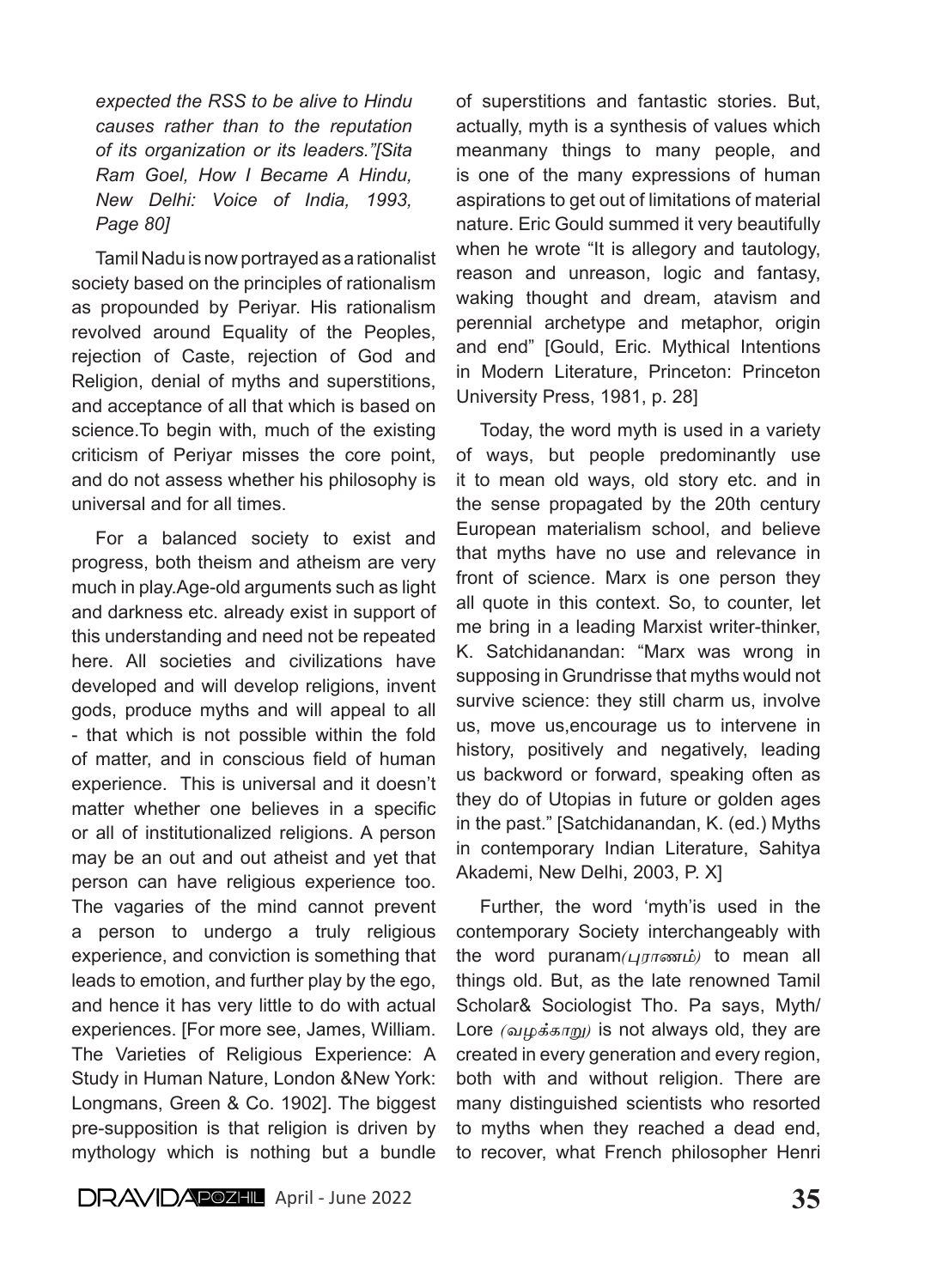Bergson called Élan vital. They all have had intuition moments described by the famous French mathematician Jules Henri Poincaré. Myths are always present, generated in the rural as well as urban settings. In today's world, most of the myths have nothing to do with religion. Even in the past, myths for example Ramayana and Mahabharata, served the purpose of providing some continuity to cultures. Progressive People should leverage on the power of the same myth & lore, to touch upon the common folk sentiment, and usher them into the progressive fold. Nehru, wondering about their continued influence says, "Dating back to a remote antiquity, they are still a living force in the life of the Indian People." [Nehru, Jawaharlal. Discovery of India, New Delhi: Oxford University Press, 1974, p. 99]. Secret behind their relevance even after thousands of years is that they were adapted by hundreds of communities, and retold by diverse people to suit the sensibilities of local cultural milieu. So, to use the principle of Redundancy used in Communication studies, these myths (going by the connotation of the contemporary society to prove the point, instead of resorting to itihasa) never lost the core - which can be applied to any civilization and at any point of time.

This is not new, and even the educated people have not heard of the rationalistic assessment of myths, as put out by Existentialist, Structuralist and Post-Structuralist thinkers such as Durkheim, Levi Strauss, Roland Barthes, Propp and Derrida. (the list is long and hence limiting myself to mentioning few names). Probably contemporary Tamil society has read them, but due to absence of critical thinking, no one has bothered to evaluate their own paradigms. (I will be failing if I do not mention the names

of three doyens who enabled people across the world to understand myths rationally – Mircea Eliade [Eliade, Mircea. The Sacred and the Profane: The Nature of Religion, San Diego: Harcourt, 1959, p. 84],Bronis*ł*aw Kasper Malinowski[Malinowski, Bronislaw Kasper. Myth in Primitive Psychology, London: Norton, 1926, p. 137] and C.G. Jung[Jung, C.G. & Jaffé Aniela, Memories, Dreams, Reflections, New York: Random House, 1965]).

Seriously, knowledge of many languages, subjects and cultures, provide advantage to people of critical thinking. Those who question the need for such knowledge acquisition are obviously oblivious to the fact that the breakthroughs / platform for paradigm shift happens outside the field of discourse as Thomas Kuhn demonstrated [Kuhn, Thomas S.The Structure of Scientific Revolutions, Chicago: University of Chicago Press, 1962].

Experience is universal among human beings and everybody undergoes religious and social experience of some sort at several points in their lives. When many men and women started having these experiences, misunderstanding and hatred started coming in. To prevent further chasms and differences, the communities collected and put them as codes for those societies. This process itself takes hundreds of years. When larger communities took over the smaller ones, codes of these smaller communities generally disappeared, and of course, in countries like Nigeria, good and practical codes from smaller religions got absorbed in the major religions. However, to prevent people from getting mixed up, religious codes were institutionalized, codes were made as canons, pontification took place, priestly class emerged, divine right theory was born,

**36** V¥uš - N‹ 2022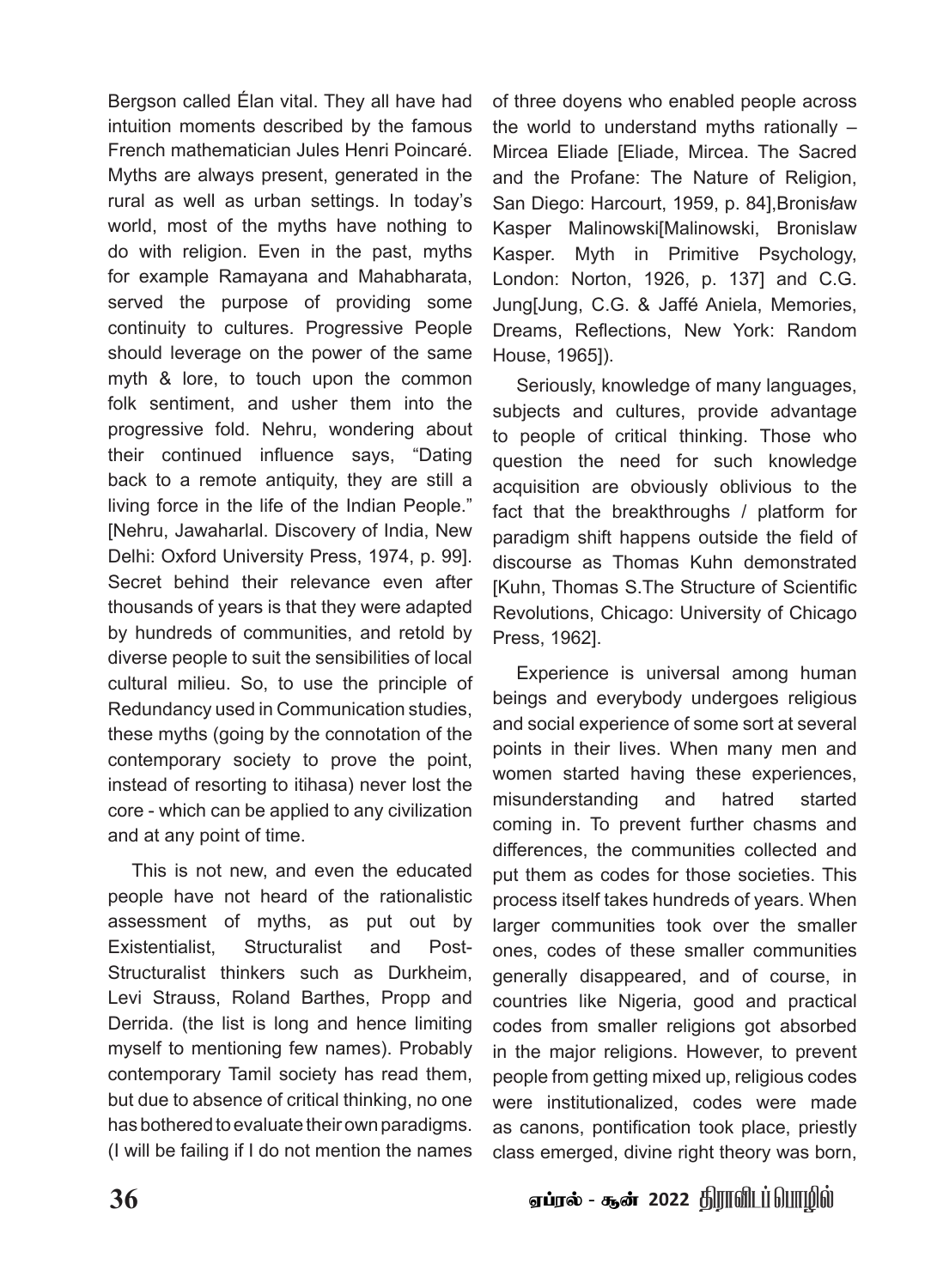and all these were forced on everyone in that society including Kings & Queens.

Another misconception regarding religion is about rituals. Make no mistake, religion is designed to be practical and performative. Abstract philosophies are for mental gymnasiums and after some time people will feel fatigued and it is the ritual which ensures the alignment of mind and body. What is true about the contemporary assessment of religion and myth is regarding accretions. Accretions are inevitable to all human processes including institutions, and religions are not exceptions. All the social institutions, whether family or marriage or government – they all might have had different origins and purpose, but today they all are inflated with accretions. There is nothing wrong in people hating accretions in religions, but merely hating will not do. They have to move past accretions, and take all that is good for them and relevant, and move on with life.

Then there are groups in the contemporary society who have massive problems with religion. There is nothing wrong in that. It is possible that millions may not be comfortable with specific religion, which they may feel constrict them from marching towards the goal driven by the aspirations to go beyond mundane and material. [For more on this universal aspiration please read, Aurobindo, The Life Divine, Puducherry: Sri Aurobindo Ashram, 2001]. It is also quite possible that individuals may not be satisfied with any of the existing institutionalized religions. Yet to serve their own aspirations, they can chalk up their own paths, create their own myths and religions. In this respect, twentieth century people are less courageous than modern and pre-modern scholars. For example, William Blake was extremely dissatisfied with the Church and lack of diversity in the

myths. So, he decided "I must create my own system or be enslaved by another's" [Blake, William. Poetical Sketches, London: Tate, 2008, p.22]. Blake was not alone in this. Some great minds like William Butler Yeats, Rainer Maria, Rilke and Bengt Gunnar Ekelöf of Sweden created their own myths or systems.

As for Hinduism, it must be recorded here that even those who follow the rituals are not aware, that it is not a single religion. There are multiple religions within it. Great scholar, P. V. Kane tried to trace the religious practices once including worship of natural phenomena from Kanyakumari to Kashmir. He found out that many practices or rituals that are essentially rural, get transformed and absorbed into multiple streams and gain different nomenclatures [Even if unrelated, one should go through all the pages in Kane, P. V. History of Dharma Shastra, Pune: Bhandarkar, 2006. One of the most amazing works a person can encounter. Patrick Olivelle called it as Magnum Opus of India]. As for taking what is good and leaving out the unacceptable elements in the canons, secular philosophers of India like Jiddu Krishnamurti [in Jayakar, Pupul. J. Krishnamurti: A Biography, New Delhi: Penguin, 1986] and Daya Krishna have shown that though they do not agree with the Bhagavad Gita. Good points which will serve humankind can be taken and many of their admirers have done that.

Religions and Myths have multiple roles in the lives of individuals and societies. Even though I personally do not practice any religion though, religious texts from all over the world, analysis of various religions, and interpretations of religions as carriers of cultures, fascinate me.Here is an example,